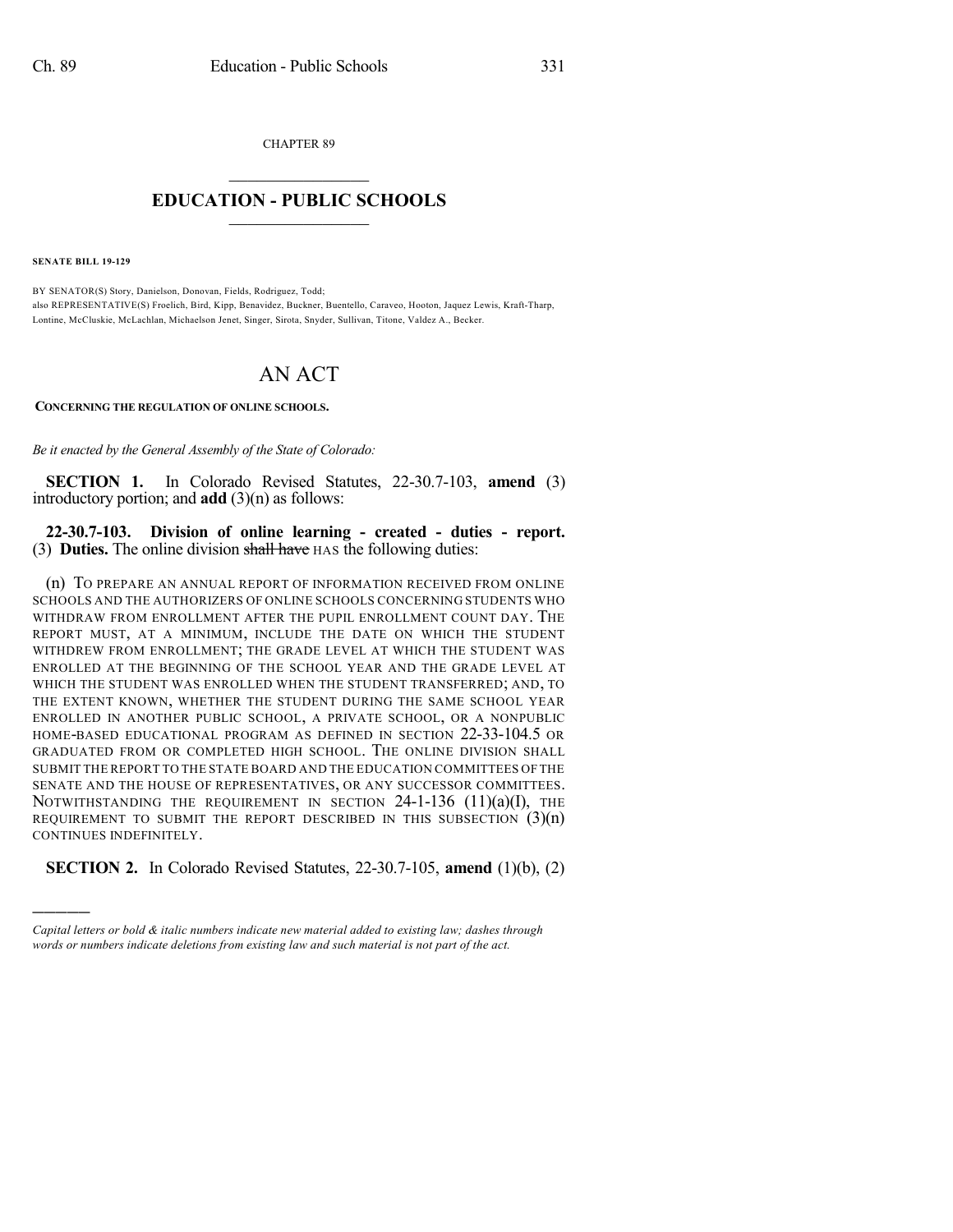introductory portion, and (2)(d) as follows:

**22-30.7-105. Program criteria - guidelines - quality standards - records rules.** (1) (b) A school district, a group of two or more school districts, a board of cooperative services created pursuant to section 22-5-104, and the state charter school institute established pursuant to section 22-30.5-503 are hereby authorized to create or oversee multi-district online schools, subject to the requirement that the authorizer apply to the online division for certification of the multi-district online school as described in section 22-30.7-106. IF A SCHOOL DISTRICT, A GROUP OF TWO OR MORE SCHOOL DISTRICTS, A BOARD OF COOPERATIVE SERVICES, OR THE STATE CHARTER SCHOOL INSTITUTE AGREES TO BECOME THE AUTHORIZER FOR AN OPERATING MULTI-DISTRICT ONLINE SCHOOL THAT WAS PREVIOUSLY AUTHORIZED BY ANOTHER AUTHORIZER AND CERTIFIED PURSUANT TO SECTION 22-30.7-106, THE NEW AUTHORIZER MUST APPLY TO THE ONLINE DIVISION FOR A NEW CERTIFICATION OF THE MULTI-DISTRICT ONLINE SCHOOL AS DESCRIBED IN SECTION 22-30.7-106.

(2) The following guidelines apply to each online program or online school created or overseen pursuant to the provisions of this article ARTICLE 30.7:

(d) The provisions of the "Education Accountability Act of 2009", article 11 of this title, shall TITLE 22, apply to an online program or online school implemented pursuant to this article ARTICLE 30.7 in the same manner as said provisions apply to the other public schools operating in this state. IF AN ONLINE SCHOOL IS ON PERFORMANCE WATCH, AS DEFINED IN SECTION 22-11-103, AND CHANGES AUTHORIZERS IN ITS ORIGINAL FORM OR AS A SUCCESSOR SCHOOL, AS DETERMINED BY THE DEPARTMENT PURSUANT TO SECTION 22-30.7-106(9), OR REMAINS WITH THE SAME AUTHORIZER BUT IS CREATED AS A SUCCESSOR SCHOOL, AS DETERMINED BY THE DEPARTMENT PURSUANT TO SECTION 22-30.7-106 (9), TO THE ONLINE SCHOOL THAT IS ON PERFORMANCE WATCH,THE ONLINE SCHOOL OR THE SUCCESSOR SCHOOL REMAINS ON PERFORMANCE WATCH UNDER THE NEW AUTHORIZER AS IF THE AUTHORIZER HAD NOT CHANGED. IF AN ONLINE SCHOOL IS CLOSED AS A RESULT OF ACTIONS TAKEN PURSUANT TO SECTION 22-11-210 (5), THE ONLINE SCHOOL MUST REAPPLY FOR CERTIFICATION BEFORE IT MAY AGAIN OPERATE IN ITS ORIGINAL FORM OR AS A SUCCESSOR SCHOOL, REGARDLESS OF WHETHER THE ONLINE SCHOOL OR SUCCESSOR SCHOOL IS AUTHORIZED BY THE SAME OR A DIFFERENT AUTHORIZER.

**SECTION 3.** In Colorado Revised Statutes, 22-30.7-106, **add** (9) as follows:

**22-30.7-106. Certification of multi-district online schools - criteria - rules.** THE DEPARTMENT SHALL DETERMINE WHETHER A NEWLY AUTHORIZED MULTI-DISTRICT ONLINE SCHOOL IS ACTUALLY A NEW MULTI-DISTRICT ONLINE SCHOOL OR A SUCCESSOR TO A PREVIOUSLY AUTHORIZED MULTI-DISTRICT ONLINE SCHOOL BY APPLYING CRITERIA ADOPTED BY THE DEPARTMENT. IF THE DEPARTMENT DETERMINES THAT A NEWLY AUTHORIZED MULTI-DISTRICT ONLINE SCHOOL IS A SUCCESSOR SCHOOL, THE AUTHORIZER FOR THE MULTI-DISTRICT ONLINE SCHOOL MAY, WITHIN THIRTY DAYS AFTER RECEIVING NOTICE OF THE DECISION, APPEAL THE DECISION TO THE STATE BOARD PURSUANT TO THE STATE BOARD'S ADMINISTRATIVE POLICIES.

**SECTION 4.** In Colorado Revised Statutes, 22-11-210, **add** (4.5) as follows: